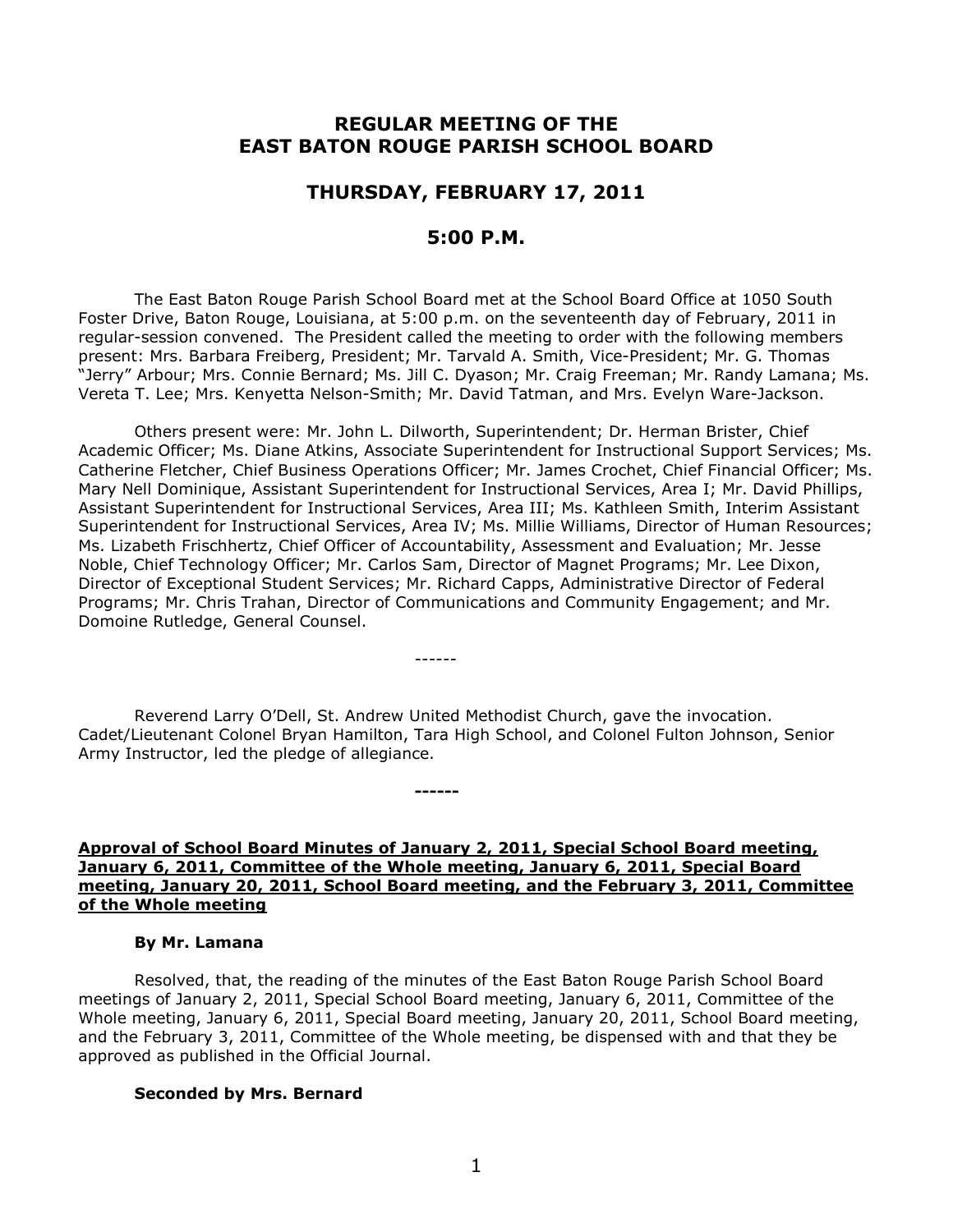**Unanimously adopted by a vote of the members present. (Mr. Arbour was absent.)**

**------**

### **Approval of Personnel Changes Since School Board Meeting of January 20, 2011**

### **By Mr. Lamana**

Resolved, that, the changes in personnel since the School Board Meeting of January 20, 2011, be, and they are, hereby approved. **(A copy of the Changes has been marked "Official Copy" and placed in the files of the Board.)**

**Seconded by Mrs. Bernard**

**Unanimously adopted by a vote of the members present. (Mr. Arbour, Ms. Lee, and Mr. Smith were absent.)**

**-----**

# **Adoption of Resolution Proclaiming March 2, 2011, as the "NEA Read Across America" Day**

### **By Mrs. Bernard**

Resolved, that, the East Baton Rouge Parish School Board does hereby adopt a resolution proclaiming March 2, 2011, as the "NEA Read Across America" Day. **(A copy of the Resolution has been marked "Official Copy" and placed in the files of the Board.)**

### **Seconded by Mr. Freeman**

**Unanimously adopted by a vote of the members present. (Mr. Arbour and Mr. Smith were absent.)**

**------**

# **Adoption of Resolution Proclaiming March 6-12, 2011, as "National School Social Work" Week**

### **By Mrs. Ware-Jackson**

Resolved, that, the East Baton Rouge Parish School Board does hereby adopt a resolution proclaiming March 6-12, 2011, as "National School Social Work" Week. **(A copy of the Resolution has been marked "Official Copy" and placed in the files of the Board.)**

**Seconded by Mr. Freeman**

**Unanimously adopted by a vote of the members present. (Mr. Arbour and Mr. Smith were absent.)**

**------**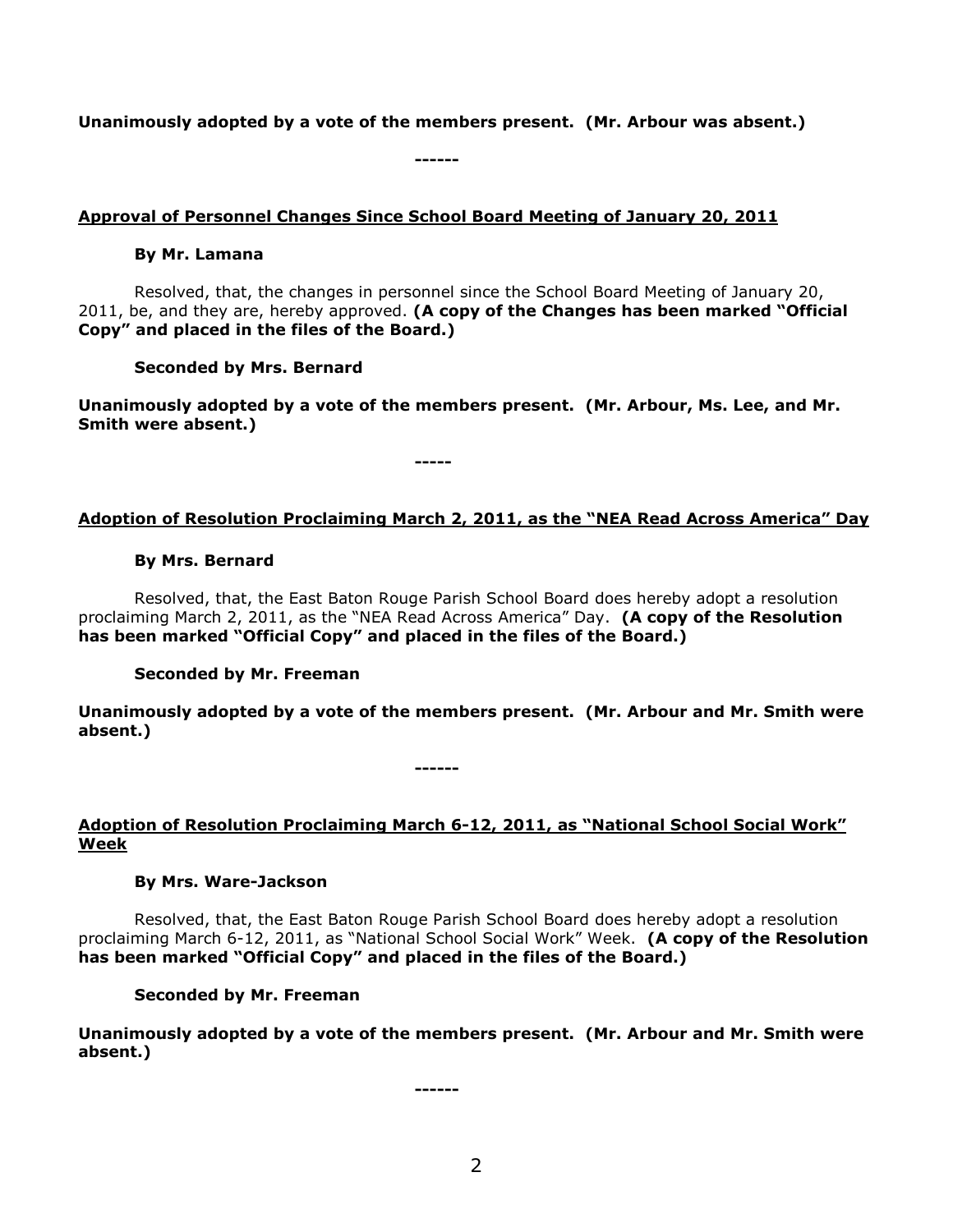### **Approval of Consent Agenda Items**

### **By Ms. Dyason**

Resolved, that, the East Baton Rouge Parish School Board does hereby approve the Consent Agenda items.

### **Seconded by Mr. Smith**

**The vote on the motion was as follows:**

- **Yeas: (10) Mr. Arbour, Mrs. Bernard, Ms. Dyason, Mrs. Freiberg, Mr. Lamana, Ms. Lee, Mrs. Nelson-Smith, Mr. Smith, Mr. Tatman, and Mrs. Ware-Jackson**
- **Nays: (1) Mr. Freeman**
- **Abstained: (0) None**
- **Absent: (0) None**

**The motion was declared adopted.**

**------**

*The following items were approved as part of the Consent Agenda:*

# **Items approved by the Committee of the Whole for recommendation to the Board:**

**------**

Authorization for staff to advertise, accept the low bid meeting specifications, and make the award of a contract for the Howell Park Elementary School Classroom Improvement, or reject any and all bids for just cause in accordance with the Louisiana Public Bid Law; Louisiana Revised Statutes, Title 38; Chapter 10.

Authorization for staff to advertise, accept the low bid meeting specifications, and make the award of a contract for the Istrouma High School Classroom Improvement, or reject any and all bids for just cause in accordance with the Louisiana Public Bid Law; Louisiana Revised Statutes, Title 38; Chapter 10.

Approval of the Education Jobs Fund Budget for 2010-2011, Fiscal Assurances Form, Statement of Affirmation Form, and Budget Form.

Acceptance of the following grants under \$50,000.00: a) Lowe's Toolbox for Education Grant in the amount of \$5,000.00. (Recipient: Ellen Floyd – Jefferson Terrace Elementary School); b) Good Sports Equipment Grant in the amount of \$9,382.04. (Recipient: Coach Paul Jackson – EBR Lab Academy); c) KaBoom Community Partner Playground Project. (Recipient: Dawn Hayward – Sharon Hills Elementary School); and d) Target Field Trip Grants in the amount of \$2,100.00 (\$700/each). (Recipients: Ellen Floyd – Jefferson Terrace Elementary School, Melissa Morrissey, Audubon Elementary School, and Genedi Shamburger – Woodlawn High School).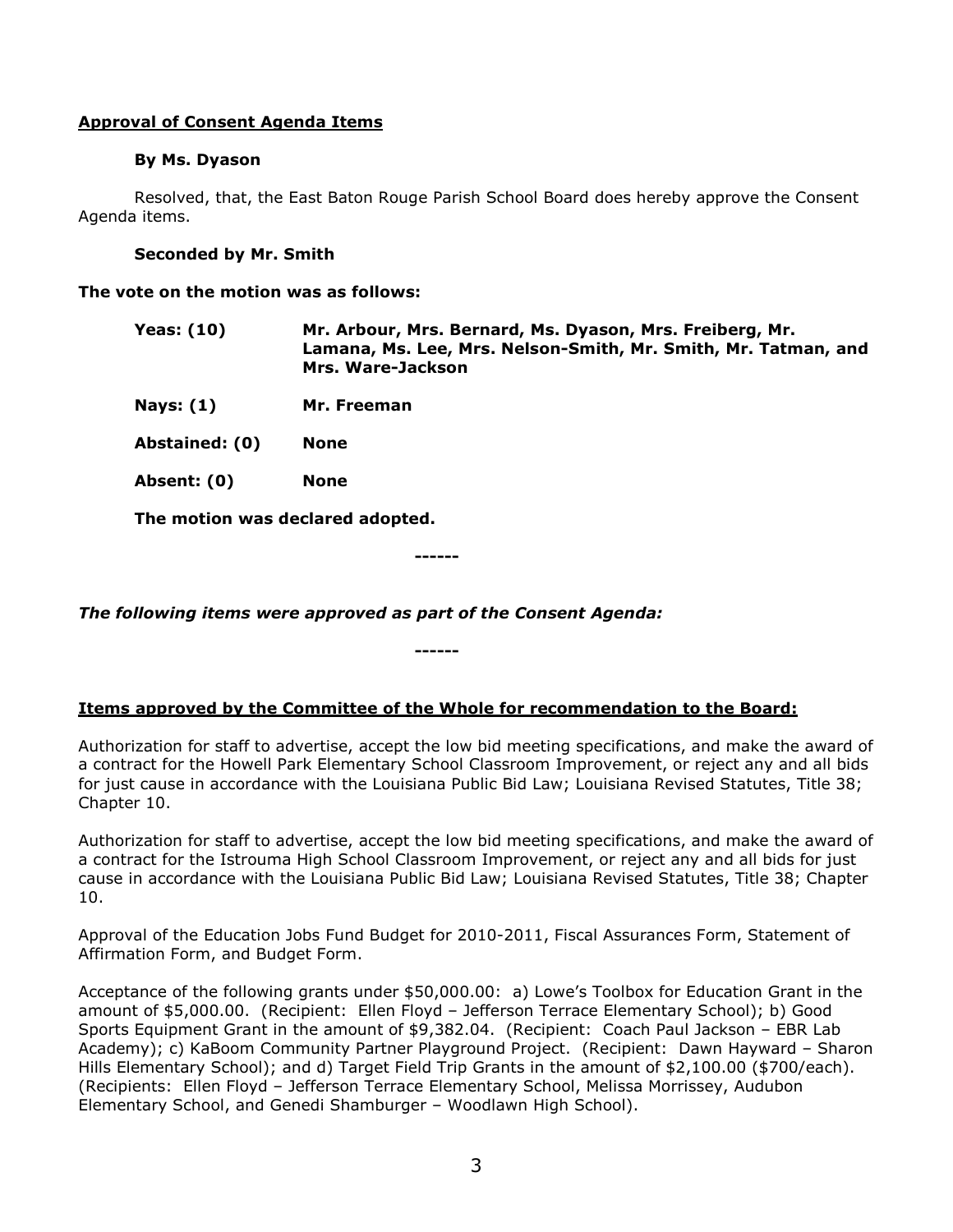Approval of the 2010-2011 LA 4 Early Childhood Program budget in the amount of \$5,190,045.00.

Approval of the district calendar for the 2011-2012 school year.

Approval of the proposed contract for the Career Education Center.

------

### *END OF CONSENT AGENDA ITEMS*

**------**

# **Authorization for Staff to Review the Strategic Plan Consultant Proposals, and Negotiate a Contract**

### **By Mr. Arbour**

Resolved, that, the East Baton Rouge Parish School Board does hereby approve hiring Synesi Associates as a consultant regarding the development of a Strategic Plan with a cap of fifteen thousand (\$15,000) to be paid by any third party donations. In the event there are not enough funds donated, the balance will come from the monies on deposit with the Baton Rouge Area Foundation, which are not taxpayers monies.

#### **Seconded by Ms. Lee**

### **Discussion followed. The following friendly amendment was made.**

### **By Mrs. Bernard**

Resolved, that, the East Baton Rouge Parish School Board does hereby authorize staff to review the strategic plan consultant proposals received, and to negotiate the most effective contract relating to East Baton Rouge Parish School System's continuation of its strategic plan process, and to bring the negotiated contract back to the East Baton Rouge Parish School Board for final approval.

### **The originator and seconder accepted the friendly amendment.**

### **Unanimously adopted by a vote of all the members.**

------

### **Approval of Changes to the Travel Policy/Guide**

#### **By Mr. Smith**

Resolved, that, the East Baton Rouge Parish School Board does hereby approve changes to the East Baton Rouge Parish School System's Travel Policy/Guide by accepting a recommended travel allotment of five thousand (\$5,000) per Board Member, per fiscal year beginning July 1, 2011.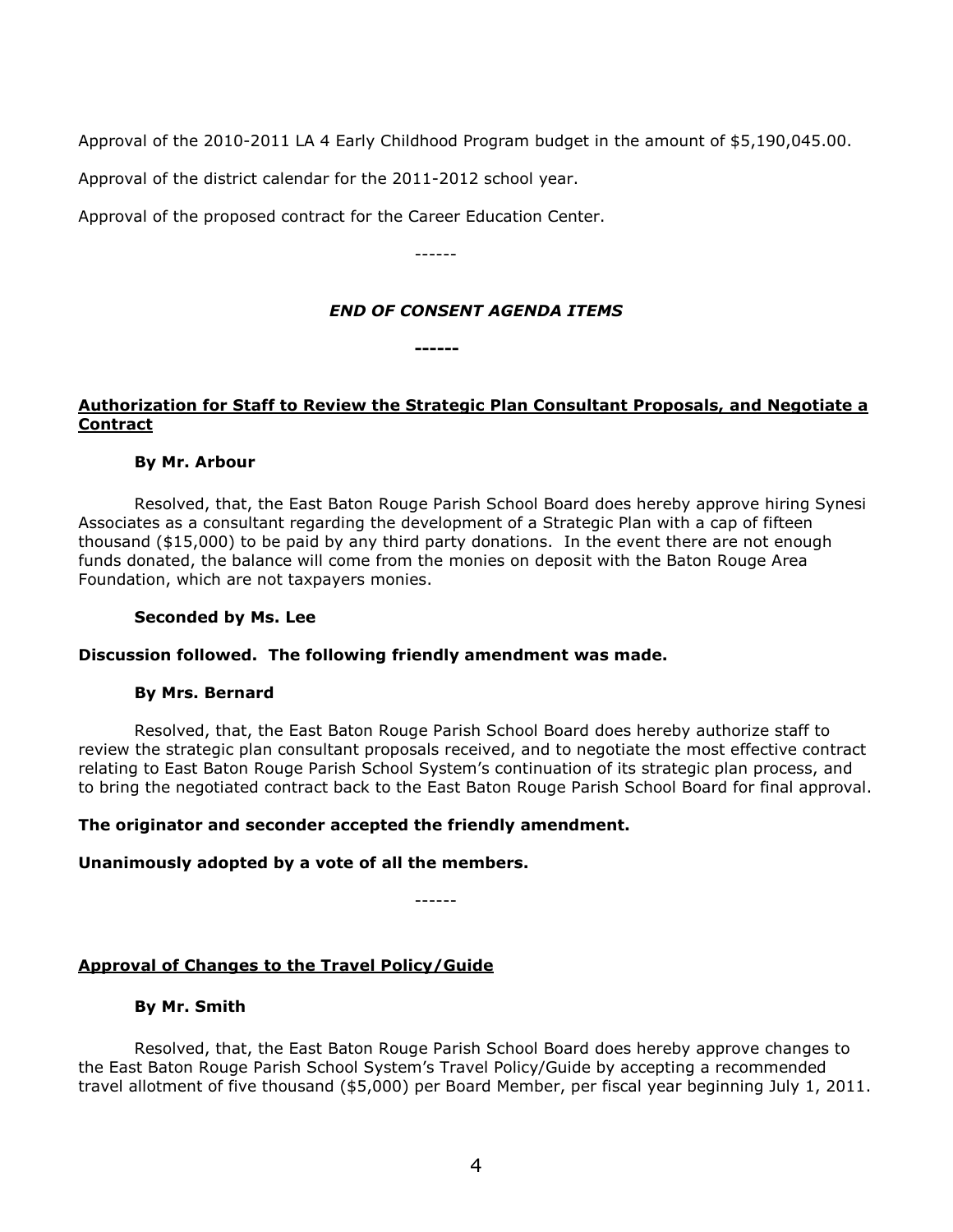An additional amount of five thousand (\$5,000) will be allotted for Board Leadership or designee to attend special events.

#### **Seconded by Mr. Tatman**

**The vote on the motion was as follows:**

| Yeas: (10) | Mr. Arbour, Mrs. Bernard, Ms. Dyason, Mr. Freeman, Mrs.         |
|------------|-----------------------------------------------------------------|
|            | Freiberg, Mr. Lamana, Mrs. Nelson-Smith, Mr. Smith, Mr. Tatman, |
|            | and Mrs. Ware-Jackson                                           |

**Nays: (0) None**

**Abstained: (1) Ms. Lee**

**Absent: (0) None**

**The motion was declared adopted.**

------

#### **Approval of an Arts Education Program Agreement**

#### **By Mr. Arbour**

Resolved, that, the East Baton Rouge Parish School Board does hereby approve an Arts Education Program Agreement between the East Baton Rouge Parish School System, and the Arts Council of Greater Baton Rouge in the amount of \$35,000.00.

#### **Seconded by Mr. Lamana**

### **Unanimously adopted by a vote of the members present. (Mr. Smith was absent.)**

------

### **Review of Superintendent's Recommendation for Expulsion of two (2) Students**

The President asked the Board members to indicate whether or not they had the opportunity to review the two (2) cases. Upon affirmation by the Members, the President inquired as to whether or not any Member wished to request a hearing of the cases.

A motion was made by Mrs. Nelson-Smith with a second by Ms. Lee to schedule a hearing before the Board at the next regularly-scheduled School Board meeting as it relates to the student at Istrouma High School.

A motion was made by Mr. Freeman with a second by Ms. Lee to schedule a hearing before the Board at the next regularly-scheduled School Board meeting as it relates to the student at Capitol Middle School.

**------**